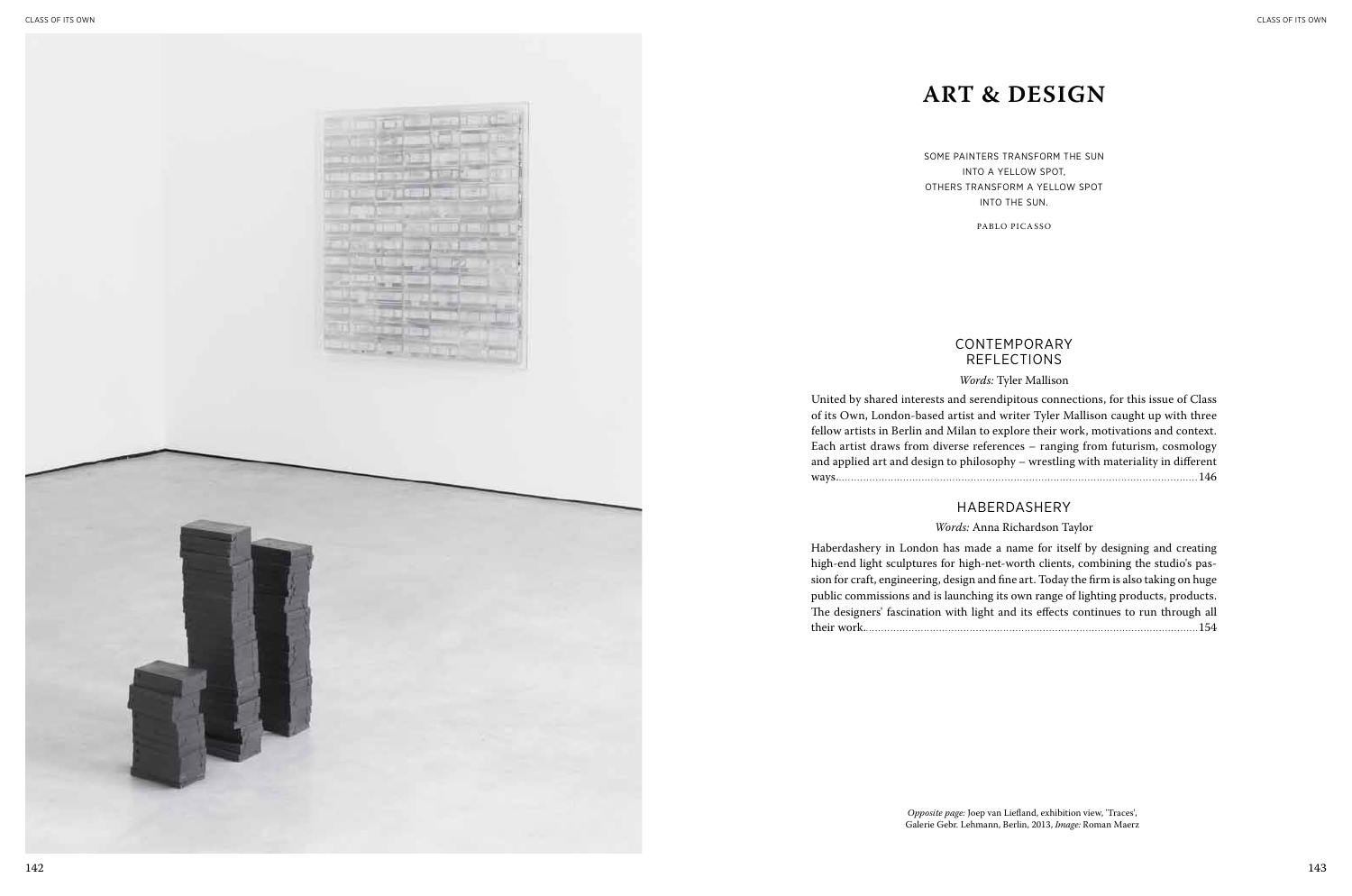

*Above:* Eva Berendes, 'Untitled' (Monday & Tuesday), 2013, steel, lacquer, 220 x 250 x 150 cm *(each)*, *Image:* Jens Ziehe

Eva Berendes is a Berlin-based German artist who has been testing tensions between applied and fine art through highly reductive works that build on a multitude of traditions, including geometric abstraction.

*Tyler Mallison: What is life like for Eva Berendes? What's keeping you 'busy' these days?* 

Eva Berendes: I'm currently finishing new works for my upcoming show at Sommer & Kohl, Berlin. Although I started from models with room for interpretation, I now have to leave those behind and operate with the 1:1 scale with the basic structures in place. To do this, I take dozens of photos as a tool for decision-making. It's sort of odd to involve the camera in a process that is otherwise so direct and analogue.

I am therefore busy arranging numerous found and bought objects, surfaces and materials, on steel tubing constructions that literally stand in front of the wall; some with one leg to the floor, others with two – or

hovering above the floor but very visibly attached to the wall with custom made fixtures. I think of these arrangements as pictures and the camera helps me to objectify when I get too caught up in the variations.

*I remember chatting with you at ABC (Art Berlin Con-*

*temporary) this autumn about the sculptural installation you were unveiling that week for Dance Project "Synekism/Groove Space", which sounded really exciting. What sparked this collaboration?* I was contacted by the choreographer Sebastian Matthias after (I believe), he saw my work at ABC the previous year. We then met several times before we decided to collaborate on this project. It was very interesting to learn about his understanding of space as one of operational possibilities, rather than as one of the layering and unfolding of images, which is how I think given my background in painting.

United by shared interests and serendipitous connections, for this issue of Class of its Own, London-based artist and writer Tyler Mallison caught up with three fellow artists in Berlin and Milan to explore their work, motivations and context. Each artist draws from diverse references – ranging from futurism, cosmology and applied art and design to philosophy – wrestling with materiality in different ways.

# **Contemporary Reflections** Three artists, three vantage points

Words: TYLER MALLISON

## **Eva Berendes**

*Right:* Joep van Liefland, exhibition view, 'Deadland', Galerie Gebr. Lehmann, Berlin, 2009, *Image:* Roman Maerz; *Below:* Gianni Moretti, 'La morte del prete', 2012, digital print on plexiglass, variable dimensions *(detail)*, courtesy of the artist.



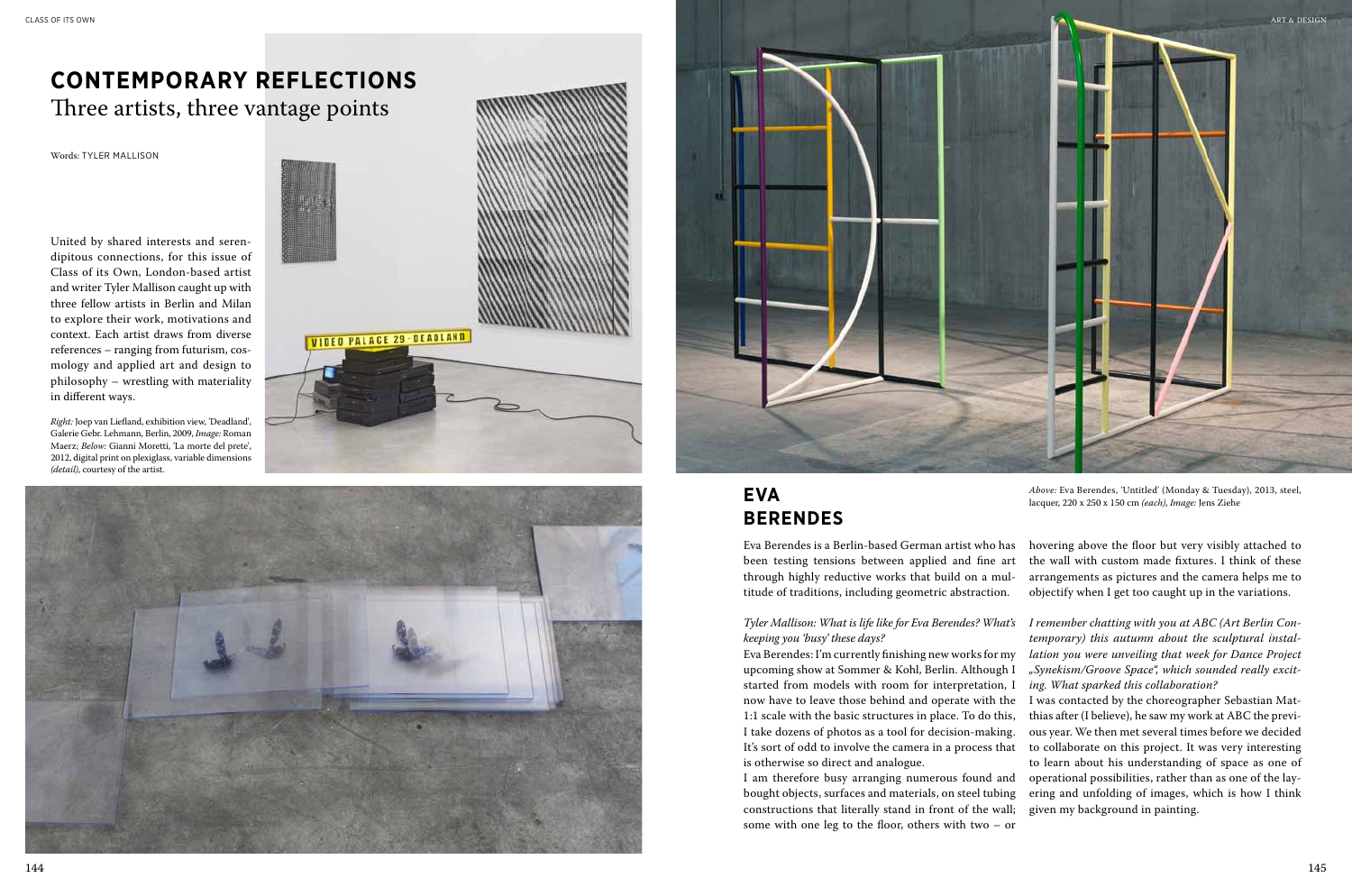

Child – Salome – The Annunciation– were used in older times. In most of the work I am drawn to, there is a recognizable craft element when you look close enough. Not in the sense of folklore (although that is an interesting thing too), but in the sense of an economic means of execution. They have a 'handmade' feel that just makes sense in the production of unique pieces and exposes a prototype-like quality: They embody an idea, but are not brought to absolute perfection, because it is not what they are about.

*You've spoken previously about applied art and design as it relates to your work. What are the distinctions and grey areas you see?*

Much of my work approximates craft and design objects in appearance or production techniques. I have made 'patchworked' and tie-dyed curtains, silk scarves, screens... But in more recent years I have also translated those formats into more industrial materials like perforated sheet metal, and have introduced found and bought objects. I think design and semi-functional or decorative objects serve as a way for me to explore the possibilities and limits of abstract painting and the paradoxes of these what you call "grey areas".

Applied arts and design are the opposite of fine art in many ways. Its limitation delineates what is an artwork and what is not, while at the same time operating as its closest relative, and in many cases its foundation. There is great potential for complication and confusion, which I see as productive. It ultimately makes the two categories an even more relevant prerequisite to reflect upon any work of art.

When it came to the 'performance' evenings, it was great to see how the structural elements of the installation – which was one communal space – were used by the audience without hesitation. There seems to be a need for people to relate to an object in a space when watching a performance – attaching themselves to walls for example. But here they related to the sculptures and that created its own, variable viewing choreography, which enabled an intimacy between dancers and viewer and a spatial experience not possible with a fixed position.

*Given that you often express interest in the relationship between abstract form and the human body, this is an interesting development. What draws you to this space?*

That is a good question. Perhaps it is the ultimate juxtaposition, to see two entities that you can think of as subjects (because a large abstract sculpture I would *from?* think of as a subject rather than an object), communicate and engage. There is no conflation, no immersion, just two things confronting one another which puts each into proportion. Perhaps on a personal level it also has to do with the fact that I am very tall. I always

joke that I know every woman taller than myself by name. I enjoy being 'outsized' when I stand in a group of people in which I am the shortest, which obviously does not happen very often.

In a similar way, when preparing the production of new work I'm always looking forward to the physical sensation of being confronted with the work, which is usually larger than myself. And once it's there, I need to get my head around it and accept or change it. One thing of course is the sheer looking and this is where the camera comes into play, but there is also a sort of physical level of decision-making that determines scale, size, proportion, material, color, placement etc. as a space between work and body.

*I'm drawn to the high degree of order, minimalism and restraint recognisable across your work—whether metal sculpture, screens or curtains—where does this stem* 

I think it comes from the language I use and its genealogy: geometric abstraction – for lack of a better term. I am very interested in its consistent use throughout the 20th and 21st century, as perhaps in a similar way different motifs in painting – Virgin Mary with





*Above left:* 'People and Events will be the Decoration', installation view at S1 Sheffield, 2011, *Image:* John Hartley; *Above: '*Assemblage 1', 2015, steel, lacquer, digital print, plastic bag, 220 x 148 x 35 cm, *Image:* Jens Ziehe; *Left:* stage design for 'Synekism/Groove Space', 2014, rehearsal view at Sophiensaele Berlin, *Image:* Florian Balze

*Opposite page: '*The Middelburg Curtain', 2011, cotton, dye, metal, paint, 300 x 980 cm, *Image:* Leo van Kempen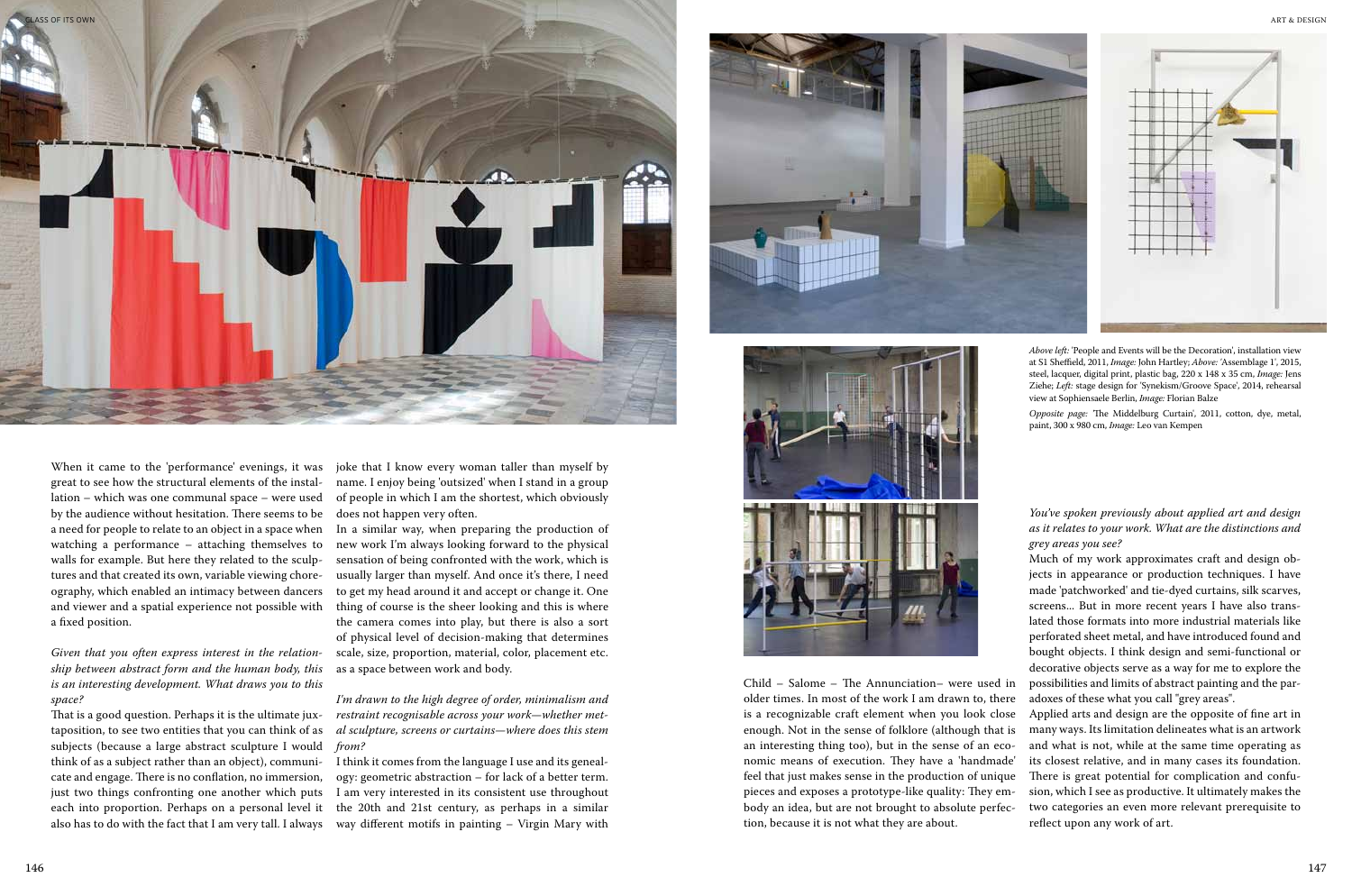Joep Van Liefland is a Berlin-based Dutch artist who has dedicated his practice to the more or less ephemeral franchises of his Video Palace and the allure of videocassette tapes since 2002.

*Tyler Mallison: How has Berlin impacted your artistic practice? What changed when you first moved cities?*  Joep van Liefland: I felt a sense of freedom, openness to the city when I moved here in '96. It was quite different compared to now, more raw. Many buildings were empty. There were a lot of not 'official' or 'illegal' places where people set up bars, clubs, kitchens or art events. It was inspiring and maybe a project like 'Video Palace' was easier to execute at that time than it would be now.

*I'm interested in the 'Video Palace' construct. Talk to me more about where this idea came from and at what moment you recognised it as something central to your practice?*

It is the core of my work from which all my other works derive. I wanted to merge different activities I was doing at that time – making/producing my own video's

*Would you describe your work in any way as nostalgic?* No. I used to go fossil hunting when I was younger and was very fascinated by finding something 200 million years old. You would not call this nostalgic either. When I started to work with the VHS medium within

my installations, I was fully aware of its disappearance. Although it was still fully operational in the market, it was clear that DVD would be the future medium. I wanted to focus on something that was going out of order instead of following the (technological) trend – I guess I felt an urge to resist the prevailing tendency to focus on all things 'new' (which also applies to art). I have always been interested in the history of things because it can tell us something about our current or even future status. I think of Video Palace sometimes in terms of a time machine.

*You have talked about being a bit of a punk in your early days, and this comes through in the aesthetic qualities of your early work, which is quite raw. Was this a conscious decision?*



## **Joep van Liefland**

and watching video's at home, which I did a lot and for which I collected VHS films – into an art installation to create this in a non-art context. My first 'Video Palace' installation took place in an old garage in the center of Berlin, formerly used by drug addicts and as a public toilet, in 2002. It was a functioning video store in which I played my own films.

Over the years I developed my Video Palace installations further. They are numbered and constantly change form, context and illuminated content so to speak. One of the latest editions represented a kind of VHS storage space.

*What do you see and think about when you look at a VHS or Betamax tape?*

A gravestone. My view of VHS has changed over the years, as has the status of the object itself in society. This transformation from a technological avant-garde consumer object to a commonly used medium to obsolete trash to something that has completely vanished, represents a kind of media-entropy that also applies to any other media. That interests me. If I hold a switched off iPhone in my hand, I see a potential fossil.





days, playing music in several bands, squatting, producing fanzines, organising concerts. There were a lot of people around me involved in these things. When I look back, it was a creative and positive time. It was before I started to make art.

Not really. I guess it's a part of me. I grew up in those race as we know it superfluous.

*Recently, your work has evolved into something more minimal, more alien even – I especially like the futuristic looking white installation at the Museum Goch and the black and white works at Galerie Gebr. Lehmann – what has been the thinking behind this progression?*

At the moment I'm reading a lot about the history and future of technology and I see my work partly in this greater technological perspective. I'm very much into the work of older writers like Karl Jaspers, Martin Heidegger, Jacques Ellul and what they have to say about technology, but also current futurists like Ray

Kurzweill.

I'm interested in the work of the Russian cosmologists as well, especially the writings of Nikolai Fyodorov, who also influenced Kazimir Malevich. He had visions of technology overcoming death, being able to resurrect our ancestors and colonising space. A kind of technology with mystical and cosmic implications. He wrote this in the 19th century long before rocket engines or even airplanes existed.

Technologies build upon each other. Video-TV principles have been incorporated and synergized into new and more complex (digital) storage and communication systems like the Internet and other computer systems. This is only a step towards total digitalisation, which will ultimately result in super-intelligent machines that will colonize space and make the human

Exhibition view, 'Traces', Galerie Gebr. Lehmann, Berlin, 2013, *Image:* Roman Maerz



*Above left/left:* 'Video Palace #37 – MANIAC, Museum Goch, 2014 *Image:* Anna Poehlmann; *Above:* Untitled (Vid.-XVI), 2009, Silkscreen on canvas, 150 x 270 cm, *Image:* Roman Maerz